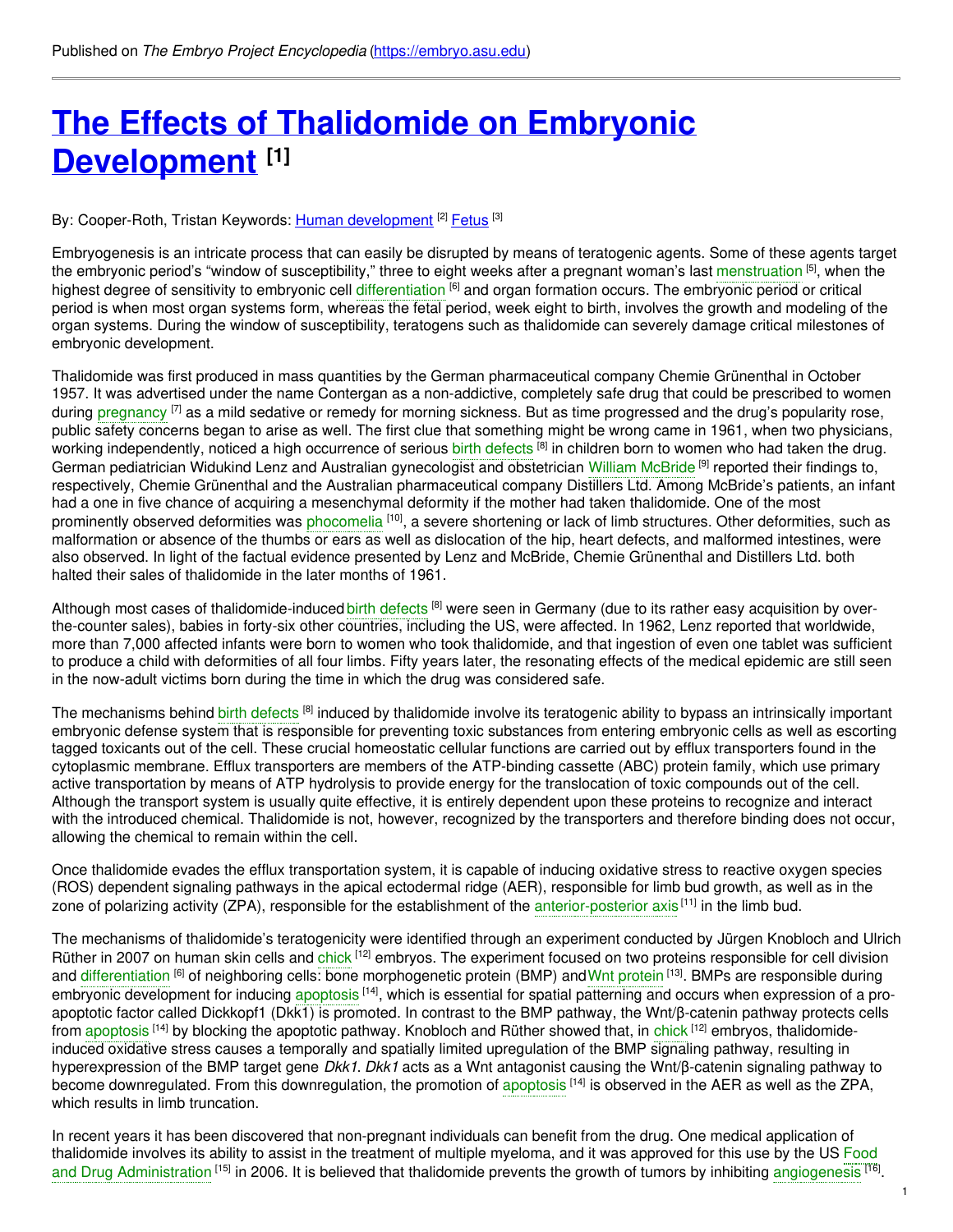Angiogenesis is the process of blood vessel growth, which is necessary for tumors to grow.

At the molecular level, thalidomide inhibits[angiogenesis](https://embryo.asu.edu/search?text=angiogenesis) <sup>[16]</sup> by intercalating or inserting itself into guanine-cytosine (G-C) rich regions of DNA. By this intercalation, thalidomide represses the promoter regions of insulin growth factor-1 (IGF-1) and fibroblast growth factor-2 (FGF2), both responsible for stimulating [angiogenesis](https://embryo.asu.edu/search?text=angiogenesis) <sup>[16]</sup>. Intercalation is also accepted as a plausible hypothesis for why embryonic limb buds cease to form. This is because limb bud formation during embryonic development is highly angiogenic, and disruption of the immature and rapidly growing blood vessel networks can result in limb truncation(s).

# **Sources**

- 1. Gilbert, Scott F. [Developmental](https://embryo.asu.edu/search?text=Developmental%20Biology) Biology<sup>[17]</sup>, 8th ed. Sunderland, MA: Sinauer Associates, 2006, 666–67.
- 2. Knobloch, Jürgen, and Ulrich Rüther. "Thalidomide Suppresses Survival Pathways to Induce Limb Defects." Cell Cycle (2008): 1121–27.
- 3. Gilbert, Scott F., and [David](https://embryo.asu.edu/search?text=David%20Epel) Epel <sup>[18]</sup>. Ecological [Developmental](https://embryo.asu.edu/search?text=Developmental%20Biology) Biology <sup>[17]</sup>: Integrating Epigenetics, Medicine and Evolution. Sunderland, MA: Sinauer Associates, 2009, 170–1.
- 4. Tausigg, Helen B. "The Thalidomide Syndrome." Scientific American 207 (1962): 29–35.

Embryogenesis is an intricate process that can easily be disrupted by means of teratogenic agents. Some of these agents target the embryonic period's "window of susceptibility," three to eight weeks after a pregnant woman's last menstruation, when the highest degree of sensitivity to embryonic cell differentiation and organ formation occurs. The embryonic period or critical period is when most organ systems form, whereas the fetal period, week eight to birth, involves the growth and modeling of the organ systems. During the window of susceptibility, teratogens such as thalidomide can severely damage critical milestones of embryonic development.

#### **Subject**

[Thalidomide.](https://embryo.asu.edu/library-congress-subject-headings/thalidomide) <sup>[19]</sup> [Thalidomide](https://embryo.asu.edu/medical-subject-headings/thalidomide) <sup>[20]</sup>

**Topic** [Processes](https://embryo.asu.edu/topics/processes)<sup>[21]</sup> [Disorders](https://embryo.asu.edu/topics/disorders)<sup>[22]</sup>

## **Publisher**

Arizona State University. School of Life Sciences. Center for Biology and Society. Embryo Project Encyclopedia.

## **Rights**

© Arizona Board of Regents Licensed as Creative Commons Attribution-NonCommercial-Share Alike 3.0 Unported (CC BY-NC-SA 3.0) http://creativecommons.org/licenses/by-nc-sa/3.0/

## **Format**

[Articles](https://embryo.asu.edu/formats/articles)  $^{[23]}$ 

**Last Modified** Wednesday, July 4, 2018 - 04:40

**DC Date Accessioned** Thursday, May 10, 2012 - 14:06

**DC Date Available** Thursday, May 10, 2012 - 14:06

**DC Date Created**

2010-09-12

**DC Date Created Standard**

Wednesday, September 12, 2012 - 07:00

#### [Contact](https://embryo.asu.edu/contact) Us

© 2021 Arizona Board of Regents

The Embryo Project at Arizona State University, 1711 South Rural Road, Tempe Arizona 85287, United States